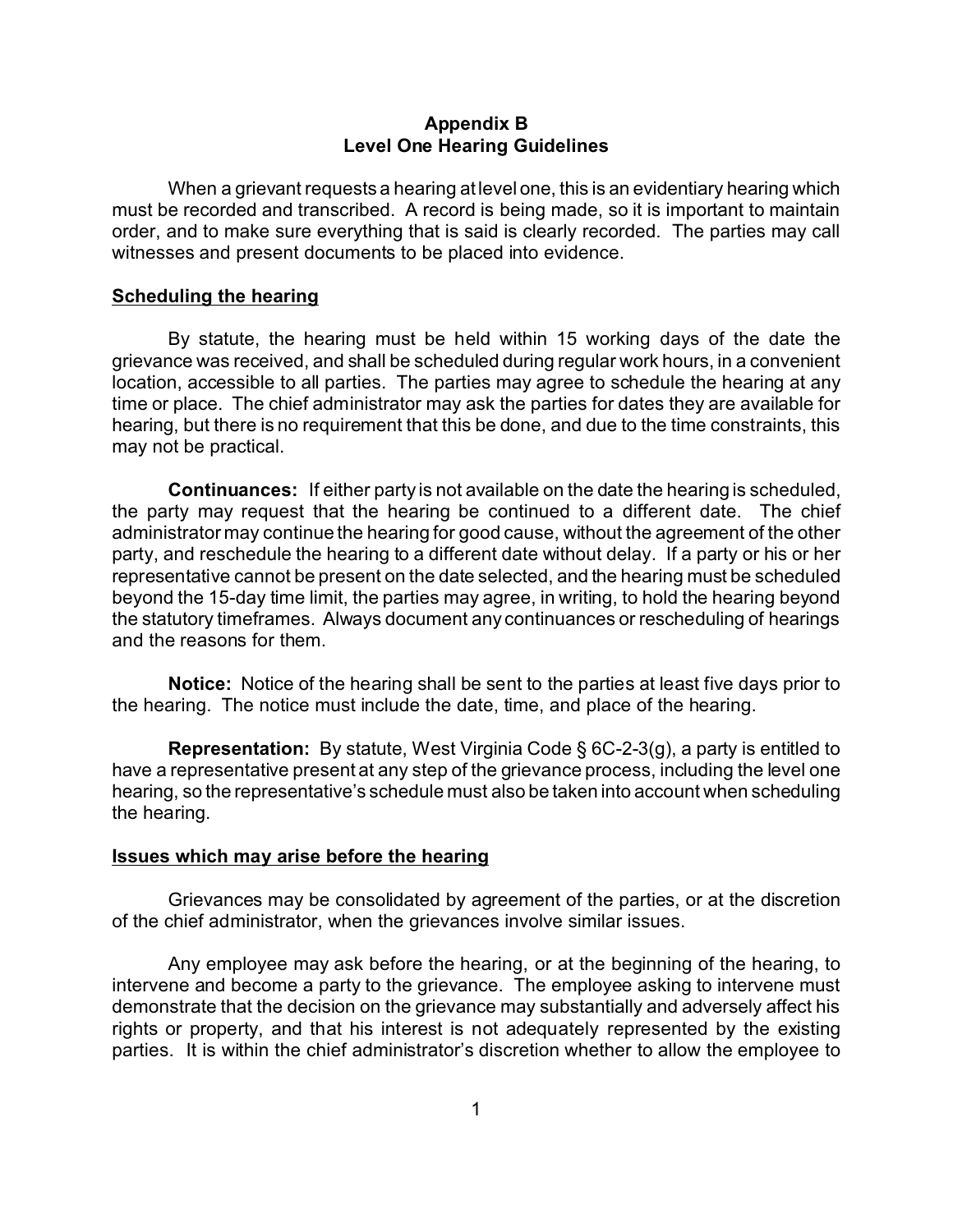intervene.

**Witnesses:** By statute, West Virginia Code § 6C-2-4(a)(3), all parties have the right to present and cross-examine witnesses at a level one hearing. However, the chief administrator does have the right to reasonably limit the evidence to relevant matters and take measures to limit redundant or repetitive evidence.

#### **Conducting the hearing**

The chief administrator should utilize a sign-in sheet at the hearing for all parties and witnesses. Each name should be printed to ensure that a legible record is made of those in attendance.

**Recording:** The chief administrator will begin the hearing by turning on the recording equipment, or instructing the court reporter that they will be "on the record." It is a good idea to do a test to make sure the recording equipment is working properly. The recording *must* be of good quality to be transcribed, so all witnesses and parties must speak clearly and loudly enough to be recorded.

At all times during the hearing, the chief administrator should make it clear that only one person is to speak at a time, so that everything that is said on the record is properly recorded. If two or more individuals are speaking at the same time during the hearing, the chief administrator should instruct the parties to cease this behavior.

**Introduction:** The chief administrator should begin the hearing by introducing himself, stating the case name and docket number, and the date and time. Each party should be asked to identify himself also. The chief administrator should state which party has the burden of proof. Pursuant to the Board's Procedural Rules, Section 3, the employer only has the burden of proof in a disciplinary case.

**Preliminary and Procedural issues:** If any issues need clarification, this should be addressed before any evidence is taken. Discussions may be held "off the record" (not recorded and not part of the record), to facilitate the process, and to address procedural issues which the chief administrator believes can be more easily clarified off the record; however, any matters which were decided during an off the record discussion must be restated on the record.

**Opening Statements:** The chief administrator should allow each party to make a brief opening statement to identify the issues and arguments, if they wish to do so. The party with the burden of proof should give his opening statement first, and also present his witnesses first.

**Swearing witnesses:** An oath must be administered by the chief administrator to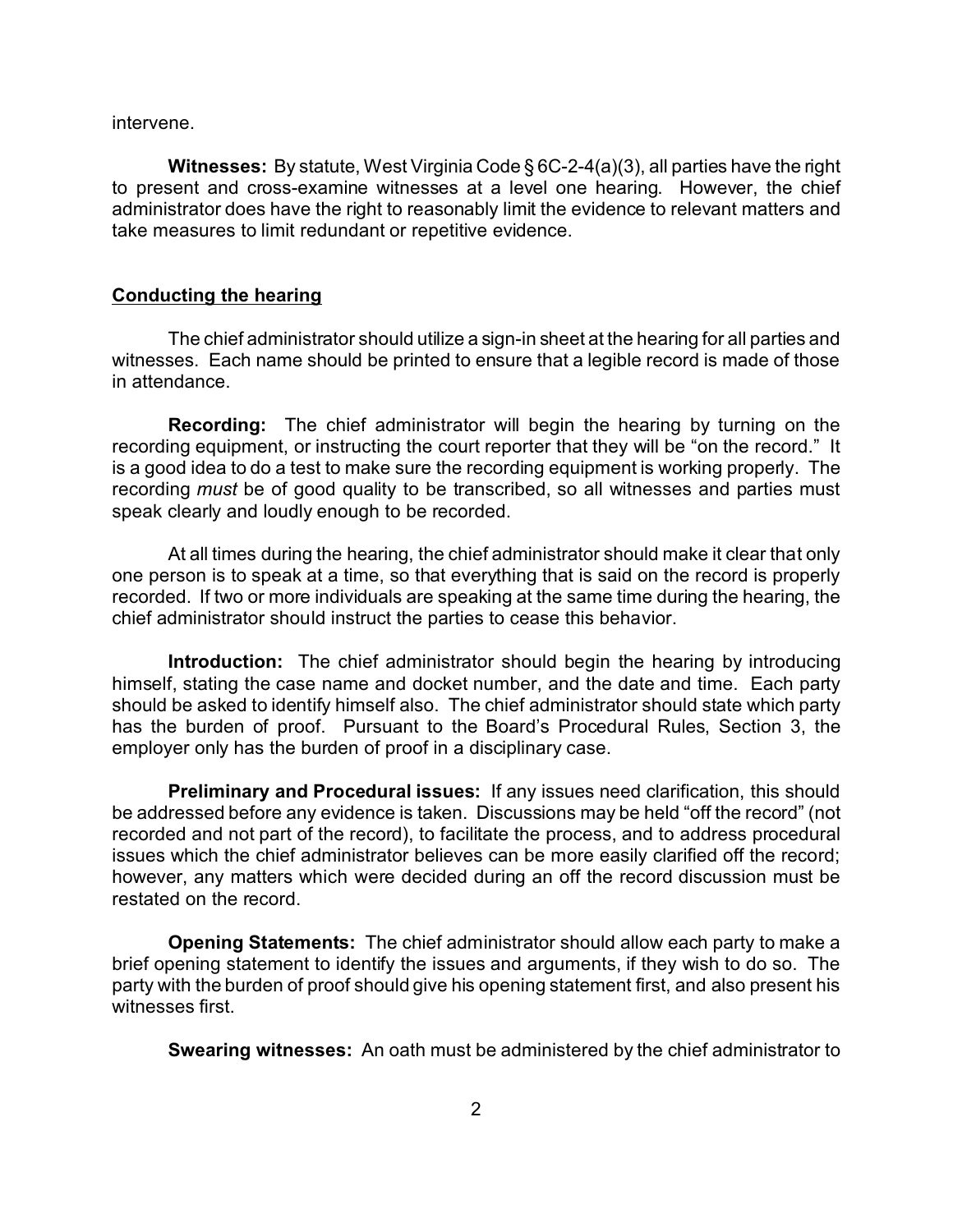each witness. The witness should raise his right hand and agree to an oath such as the following: *"Do you swear or affirm that the testimony you are about to give will be the truth, the whole truth, and nothing but the truth?"* Each witness must identify himself on the record, and should be asked to identify his position and place of employment.

**Questioning witnesses:** Only one person for each party should be allowed to ask questions of each witness (no tag-teaming a single witness). When the party presenting a witness has finished with his questions, the other party must be given the opportunity to cross-examine the witness about his testimony. The party presenting the witness should be allowed to ask follow-up questions of the witness after cross-examination. It is within the chief administrator's discretion whether to allow additional questioning, so long as each party is given a full and fair opportunity to elicit information from the witness which is relevant to the issues. Any party may object to any question asked of a witness. The chief administrator may listen to the argument of the parties regarding the objection before making a ruling on whether the question will be allowed, and may limit the argument of the parties to ensure an orderly administration of the hearing and to complete the hearing.

Witnesses should be instructed to answer questions by saying "yes" or "no," rather than "uh huh." Witnesses should be instructed to wait until the person asking the question has completed the question before they answer. The chief administrator may interrupt the questioning to make sure the witness' response is clear when a witness has not complied with these instructions.

**Disciplinary cases:** A grievant *cannot* be required to testify in a disciplinary hearing, including cases involving termination of employment, suspensions, and reprimands.

**Documents:** Each document offered as evidence must be marked as an Exhibit, using sequential numbers or letters, and reflecting which party offered the document into evidence. For example, Respondent's level one exhibit 1, 2, 3, and so on, or Grievant's level one exhibit 1, 2, 3, and so on. The chief administrator must ask if there is any objection to the admission of the document into the record, and the opposing party may state his objection to the admission of the exhibit into evidence. If there is an objection, the chief administrator must make a ruling on whether the document will be admitted into evidence. The chief administrator must state on the record whether each document has been admitted into the record. Documents which are not admitted into evidence should be given an exhibit number, and the chief administrator must write on the face of the document that it has not been admitted. The document should remain in the grievance file for appeal.

**Closing arguments:** The chief administrator may allow each party to make a closing statement at the end of the hearing, or submit written proposed findings of fact and conclusions of law. However, if the parties wish to submit written argument, the chief administrator needs to determine whether this is feasible given the statutory time lines.